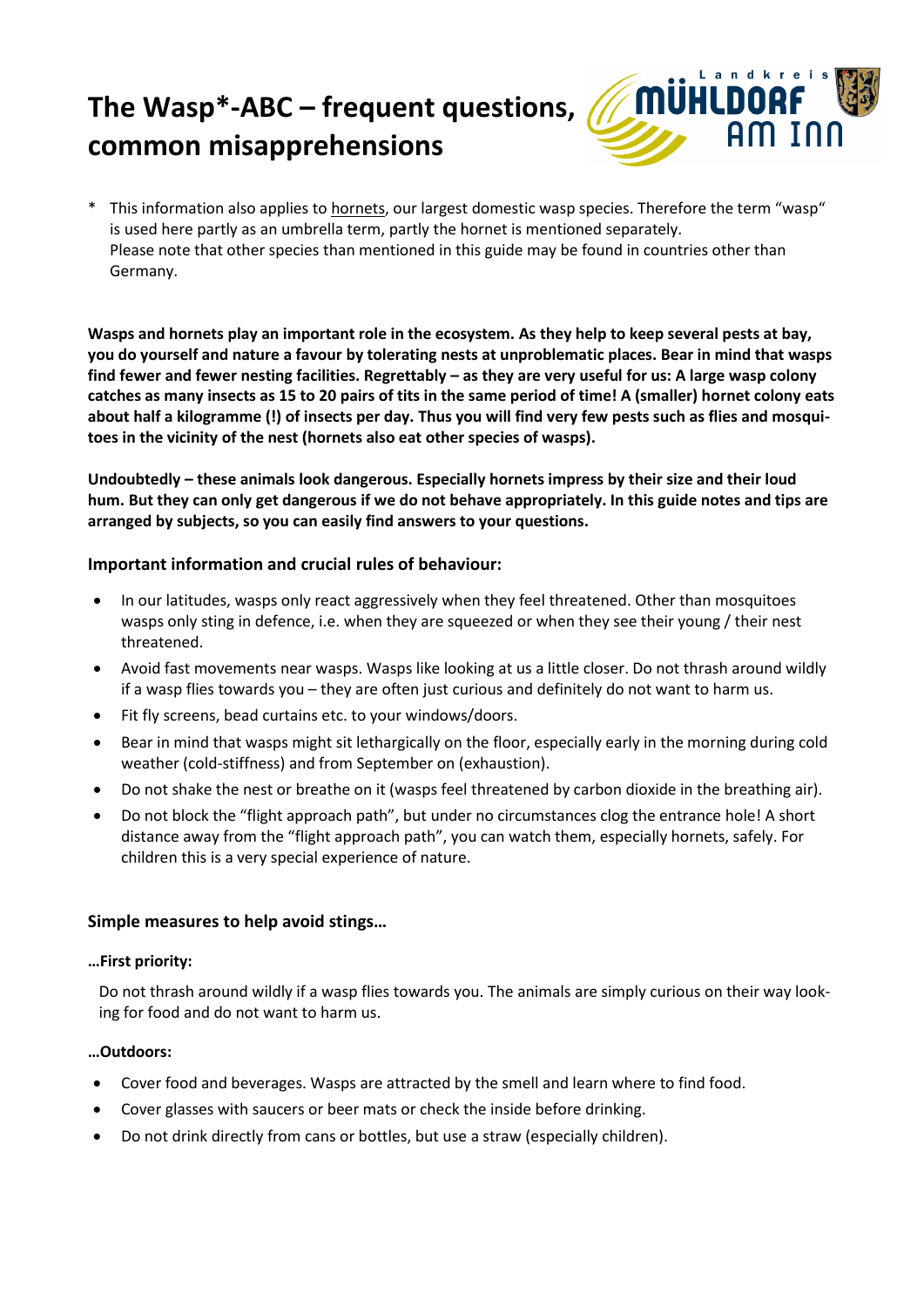- Essential oils can keep away wasps and also protect from mosquitoes, flies etc:
	- o Pelargonium (scented geranium) as table decoration
	- $\circ$  Fragrance lamp with essential oils (preferably clove oil, also suitable eucalyptus, tea tree, cedar, lemon oils or a mixture)
	- $\circ$  Spray a mixture of essential oils
	- o Stick cloves into lemon slices
- Use tight and self-closing waste containers.
- Caution near windfall never go barefoot.
- Search hedges for hidden wasp nests before cutting them. Cut widely around the nest.
- Do not squeeze or hit wasps caught in your clothes. Do not panic and remove the insect cautiously.

**… Indoors** (also restaurants, bakeries):

- Put up flower pots with pelargonies.
- Fit insect protection door or bead curtains to entrance door or set up a container with essential oils.
- New construction or renovation: Get windows and doors equipped with built-in fly screen shutters.
- If a wasp/hornet gets lost inside your house, you can easily catch it: Slowly put an empty glass over the insect and push paper or thin card between glass and base. This also works with other insects.
- Restaurants/bakeries:
	- $\circ$  Extraction hoods and air conditioning units can create a slight vacuum and thus prevent smells from spreading outside and attracting wasps.
	- o Bead curtains at open door

### **Insect traps are useless**

They do not provide relief as they attract even more wasps, which, again, land on our food. Moreover, other useful insects such as bees and butterflies are attracted and, like the wasps, die painfully. Instead, you should, at an early stage, draw the wasps to another part of your garden by offering them a saucer with overripe fruit or diluted honey. Since wasps need also protein for their young, you can also add, for example, a small piece of sausage. Once the wasps have learnt that there is always food available there, they will prefer this place.

### **Insect sprays and electric vaporizers can harm your health**

For many years, the German Federal Environmental Agency has warned not to use these products as they are not as harmless as the manufacturers want us to believe. Many contain neurotoxins (pyrethroids) which also harm humans (children!) and domestic animals. These toxins are spread through the house dust, and as they decompose very slowly, they can be detected in the house for as long as a year (!). Symptoms of such poisoning are headaches, dizziness, tiredness, nausea, hot flushes, but of course, the cause of these symptoms is difficult to diagnose. When the products are used outside, birds, bees and other animals are poisoned when they eat, for example, poisoned insects.

By the way: Most wasp species (also the hornets) are not interested in our sweets. Only the two darknesting wasp species (Common wasp and European/German wasp) can be found at our coffee table. Furthermore, there are harmless hoverflies (Syrphidae) which are lookalikes of wasps, but are only bloom visitors and cannot sting (characteristics: do not hum, no wasp waist, very short feelers, often "stand" still in the air).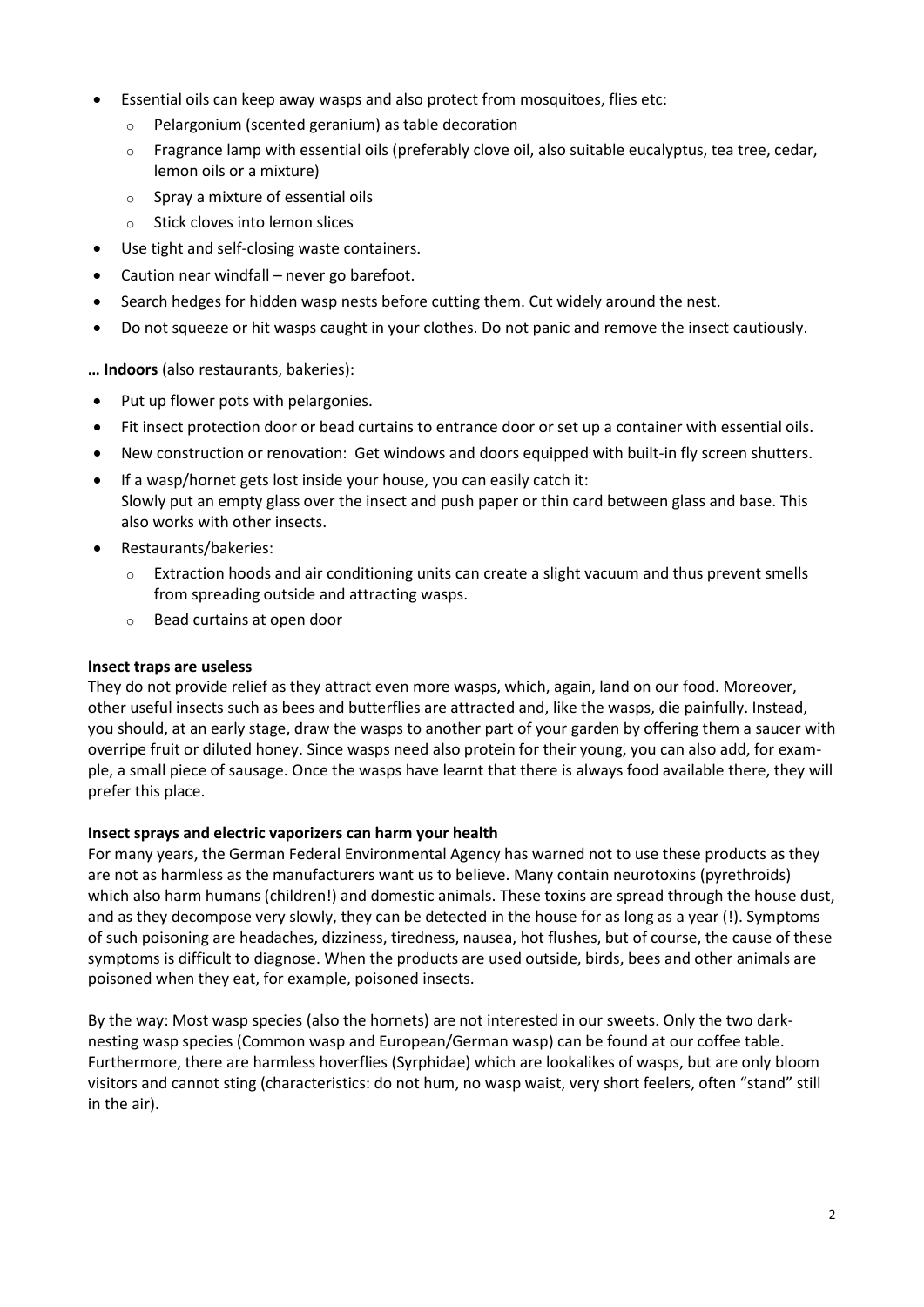# **How can I avoid nests at my house?**

- Move shutters once per day (starting in March). This seriously disturbs nest-building in narrow roller shutter boxes right from the beginning.
- Fix a cotton-wool ball with a few drops of essential oils on both ends of the shutter box (preferably clove oil, also suitable eucalyptus, tea tree, cedar, lemon oils or a mixture). However, once the queen has started nest-building, she will most likely not be driven away by this.
- Spray the shutter box with a mixture of one part essential oil (see above) and ten parts alcohol (you can get such mixture at the chemist's).
- New building/renovation: Shutter boxes become insect-proof by fixing a brush strip or a profiled rubber seal to the shutter stopper (important: brush strip or seal must reach out to the guard rails)
- Do not remove old nests in narrow cavities. The wasps will not use old nests again, and due to lack of space, they cannot build a new one.

# **What do I do if there is a nest at my house or in my garden?**

In addition to the rules of behaviour mentioned on page 1, the following measures can help:

- You can influence an awkward flight direction from/to the nest by putting up "screens" (e.g. cloths, boards). Thus the wasps will be rerouted.
- Underground nest:
	- o Entrance holes can be secured by a wooden frame or a coarse wire (paper) basket turned upside down.
	- $\circ$  Mark underground nests (e.g. with a flag) and border the entrance within a radius of 2 m using warning tape. Do not use a lawn-mower in the area and avoid directing a jet of water straight on the entrance hole.
- To avoid danger to your and your children's health, do not use insecticides as they also harm inhabitants of the house.

Wasps are getting used to many circumstances and do not become alarmed anymore. There have been many cases of peaceful co-existence between humans and for example hornets: In the community of Backnang (Germany), the entrance hole of a hornet nest was located directly above the entrance of a school, i.e. 50 cm above the pupils' heads. Despite heavy "air traffic", there was not one single incident!

Please keep in mind: By the time you discover the nest, it has usually existed for many weeks (nest-building starts in April/May); the population of wasps decreases in September (of hornets even in August) and decrease rapidly in October (night frost).

## **How dangerous are stings of wasps and hornets?**

Unfortunately, many people still believe an old tale: "Three hornet stings kill a human, seven a horse." But a bee sting has an effect four times stronger than the sting of a wasp. The truth is that stings of hornets hurt more than those of wasps or bees as their sting is considerably larger. However, hornets are so peaceful that very few people have ever been stung by a hornet.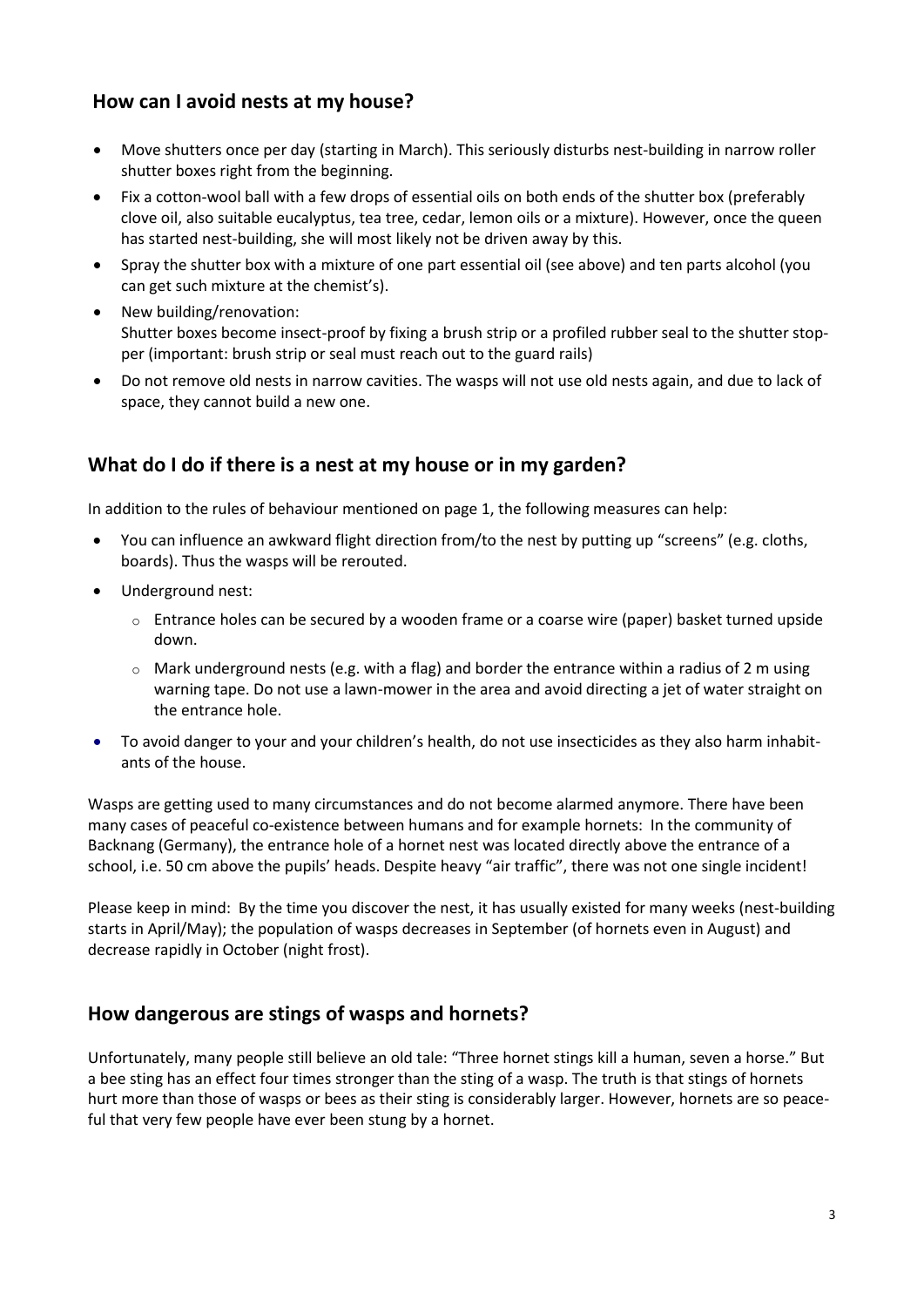A special case is, of course, an allergy sufferer. The body of allergic people overreacts to proteins injected by the insect through the sting (the term "poison" is not correct in the usual sense). An assumed allergy should be tested by a specialist doctor who can then do a desensitisation treatment. By the way: If you are allergic to bee stings, you are usually not allergic to wasp stings and vice versa as a combination of both is very rare.

# **What do I do when I have been stung?**

Cool it:

=> Put ice cubes in a tea towel.

=> Apply cooling poultice of 70% alcohol or acetic clay. Use rich cream to prevent skin from drying out through the alcohol.

- Some household remedies: Apply onion half; rub in salt; rub in spit.
- Stir cold curd cheese (quark), possibly mixed with healing clay or siliceous earth, until creamy. Apply generously and let sit until dry.
- BiteAway stick: Battery-operated stick with small heating surface which heats up to about 50 degree Celsius for a few seconds. Placed on the sting, it can deactivate the insect protein and thus minimize itching and swelling.
- If the sting is in the throat, consult doctor immediately (danger of suffocation).

### **Please note:**

**The body's natural defence system learns from every sting and this reduces the risk of an allergic reaction.**

# **Children and wasps/hornets**

In addition to the rules of behaviour already mentioned, the following simple measures can minimize the risk of your child of being stung:

- Place net or net curtain tightly over pram.
- Clean cheeks and mouth with a wet cloth after meals.

Avoid insect sprays and electric vaporizers as they can harm your child's health. If your child should nevertheless be stung, please remember that a sting also reduces the risk of developing an allergy later on in life.

# **What do I do if a wasp/hornet gets trapped in my house?**

- Slowly put an empty glass over the insect and push paper or thin card between glass and base (don't worry – it won't sting you). This can work even with flies.
- Open the window/door wide the insect will find its way out (draught)
- Hornets also fly during the night (whereas other wasp species only fly during the day):
	- $\circ$  If a hornet gets trapped in the house: Switch off the lights inside and open the window. The "brightness" outside is usually sufficient, but if available you can additionally switch on a lamp outside.
	- o If lights inside are on, close the door.
	- $\circ$  No permanent outdoor lighting install a motion sensor. Also protects moths and keeps your electricity bill low.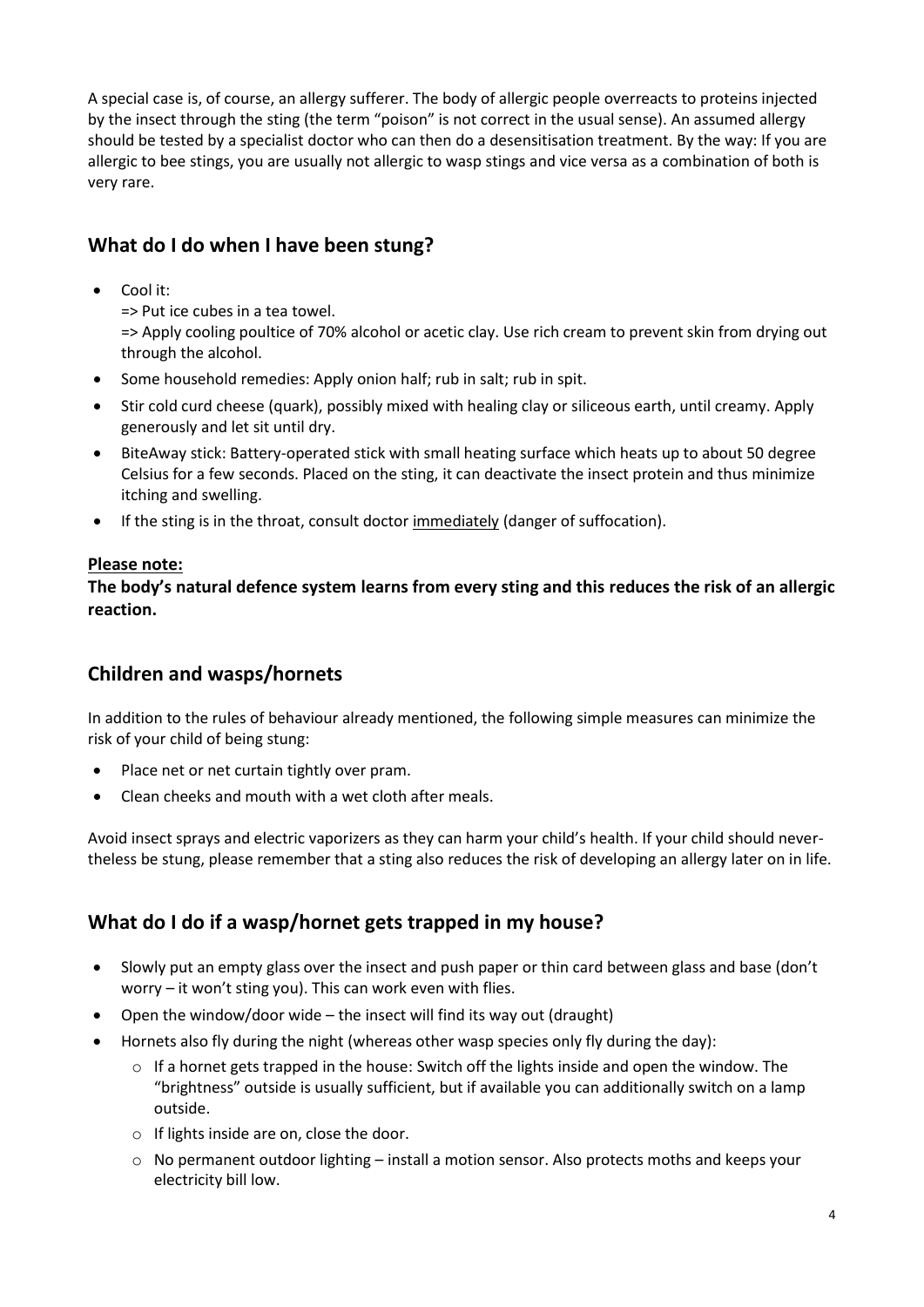By the way: If a hornet flies towards the window pane at night, this is not out of "aggression". It just flies, following its instinct, to the light where it finds its prey.

# **Do wasps/hornet damage fruits?**

Often you can hear people say that wasps nibble at fruit at trees or vines. The following observation disproves this claim:

A bird net was put over a vine swarming with wasps (damaged fruit had been removed before). After a few days there was not a single wasp to be seen as the birds which had picked at the fruit did not have access any more. Wasps only nibble at fruit whose skin has been damaged by birds, osmosis or falling from a tree.

Therefore, it is important to remove fallen fruit if you wish to avoid swarms of wasps.

Bear in mind: Wasps are not only "pest controllers" in your garden; they also prevent spreading of mould fungus by eating rotten fruit. Wasps/hornets use sap for their own energy supply ("aviation fuel"), but they stay near fruit to catch other insects which they use as a source of protein for their young.

## **Common errors**

#### **"Hornet stings are very dangerous: Three stings kill a human, seven a horse."**

Nonsense. A bee sting has an effect four times stronger than a wasp's/hornet's. Find more information under **How dangerous are stings of wasps and hornets?**

#### **"The nest would not be a problem for us. But what do we do if they extend it every year?"**

In our climatic zone, wasp nests are annual only. In spring the queens which have survived the winter build a new nest. They do not use an old nest.

#### **"There are always so many wasps when we eat outside. If we don't remove the hornet nest, there will be hornets around when we are having dinner!"**

Only European/German and Common wasps which usually nest in dark cavities will visit for example our coffee table. Hornets and wasps with freely suspended nests are not interested in cakes, sweets etc.

#### **"I don't want to kill the animals; I just don't want them in my garden. I am sure it is fairly easy to just relocate the nest."**

Many people think it is as simple as that: Cut off the nest, put it in a carton and just place in the forest under a tree. A wasp population relocated in this way will, however, usually die after a short time.

We hope this information will contribute to a relaxed co-existence with your black and yellow guests or tenants.

### Margit Eacott

*Wasp consultant at Mühldorf county (Bavaria)*

Please turn over for brief overview of wasps